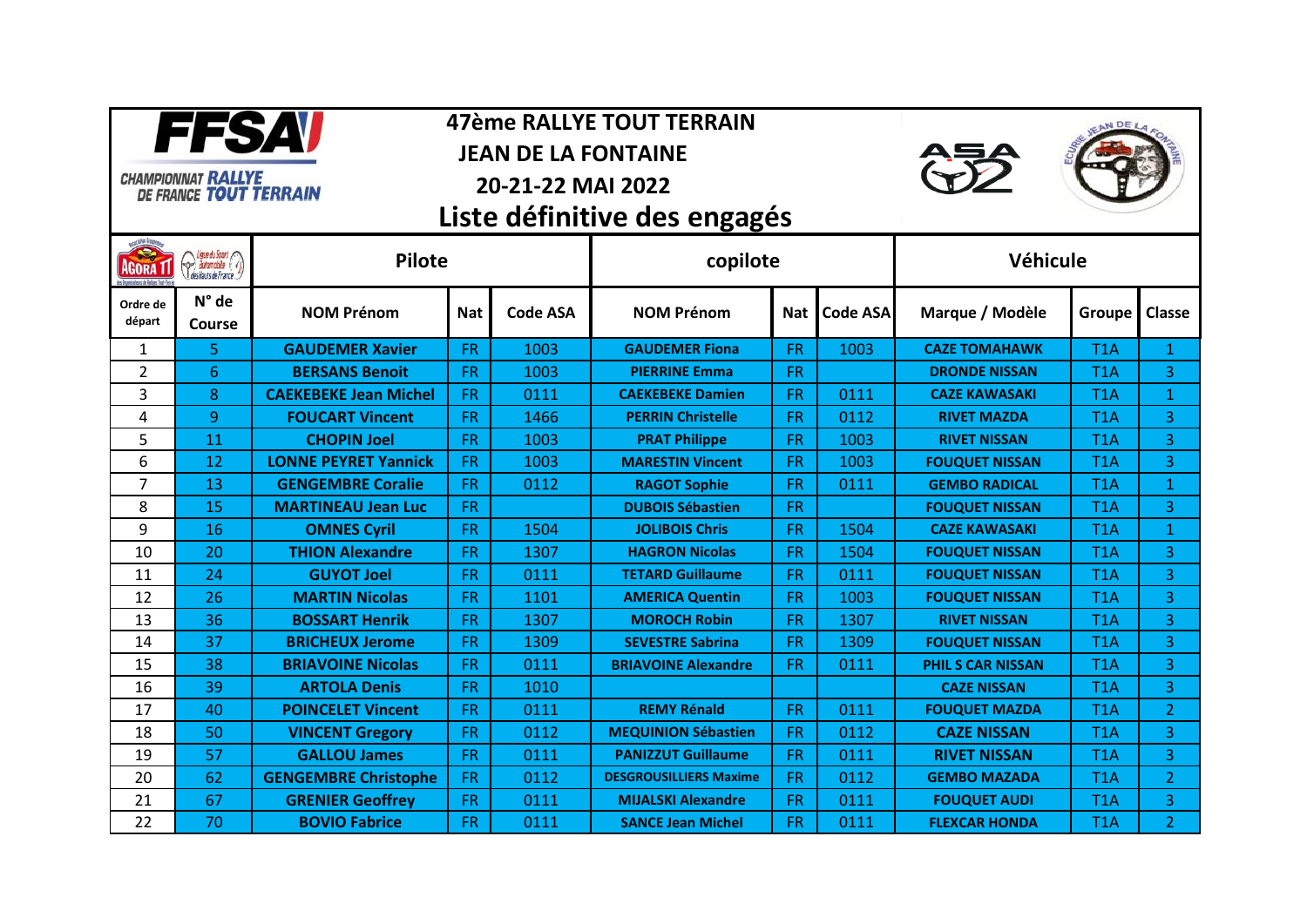| 23 | 77  | <b>PELIEU Jean Philippe</b>   | <b>FR</b> | 1003 | <b>BOIS Anthony</b>           | <b>FR</b> | 1101 | <b>FOUQUET NISSAN</b>      | T <sub>1</sub> A | 3              |
|----|-----|-------------------------------|-----------|------|-------------------------------|-----------|------|----------------------------|------------------|----------------|
| 24 | 81  | <b>ERMANO Julien</b>          | <b>FR</b> | 1307 | <b>NOE Julien</b>             | <b>FR</b> | 1307 | <b>CAZE NISSAN</b>         | T <sub>1</sub> A | 3              |
| 25 | 82  | <b>CHAVANON Charlotte</b>     | <b>FR</b> | 1307 | <b>CHAVANON Morgane</b>       | <b>FR</b> | 1307 | <b>PHILS CAR</b>           | T <sub>1</sub> A | $\mathbf{1}$   |
| 26 | 83  | <b>CLEYET Stéphane</b>        | <b>FR</b> | 0501 | <b>CLEYET François</b>        | <b>FR</b> | 0501 | <b>PACHIAUDI PORSCHE</b>   | T <sub>1</sub> A | $\overline{3}$ |
| 27 | 94  | <b>BLIN Michel</b>            | <b>FR</b> | 1307 | <b>BLIN Jason</b>             | <b>FR</b> | 1307 | <b>RIVET NISSAN</b>        | T <sub>1</sub> A | 3              |
| 28 | 114 | <b>BARBIER Arnaud</b>         | <b>FR</b> | 0112 | <b>PAUCHET Alexandre</b>      | <b>FR</b> | 0112 | <b>GEMBO DUXE</b>          | T <sub>1</sub> A | $\mathbf{1}$   |
| 29 | 124 | <b>FLAHAUT Cédric</b>         | <b>FR</b> | 0112 | <b>DELESALLE Ludovic</b>      | <b>FR</b> | 0112 | <b>GEMBO</b>               | T <sub>1</sub> A | $\mathbf{1}$   |
| 30 | 132 | <b>CORON Reynald</b>          | <b>FR</b> | 1003 | <b>BOUTILLIER Hervé</b>       | <b>FR</b> | 1003 | <b>PHIL S CAR COSWORTH</b> | T <sub>1</sub> A | $\overline{3}$ |
| 31 | 137 | <b>TETARD Thierry</b>         | <b>FR</b> | 0111 | <b>TETARD Laura</b>           | <b>FR</b> | 0111 | <b>PHILS CAR PRV</b>       | T <sub>1</sub> A | $\overline{2}$ |
| 32 | 142 | <b>STANKOVIC Stevan</b>       | <b>FR</b> | 0111 |                               |           |      | <b>RIVET HONDA</b>         | T <sub>1</sub> A | $\mathbf{1}$   |
| 33 | 148 | <b>QUESTIER Thierry</b>       | <b>FR</b> | 1307 | <b>LEBRET Denis</b>           | <b>FR</b> | 1307 | <b>RIVET CITROEN</b>       | T <sub>1</sub> A | $\overline{2}$ |
| 34 | 152 | <b>FORTUNE Jerome</b>         | <b>FR</b> | 1101 | <b>GARNIER Amelia</b>         | <b>FR</b> | 1101 | <b>RIVET RENAULT</b>       | T <sub>1</sub> A | $\mathbf{1}$   |
| 35 | 156 | <b>LENOIR Jean-Baptiste</b>   | <b>FR</b> | 0111 | <b>LECART Mickael</b>         | <b>FR</b> | 0111 | <b>FOUQUET JAGUAR</b>      | T <sub>1</sub> A | $\overline{2}$ |
| 36 | 175 | <b>BIRD Chris</b>             | <b>GB</b> |      | <b>NEATE Gavin</b>            | <b>GB</b> |      | <b>RIVET FORD</b>          | T <sub>1</sub> A | $\overline{2}$ |
| 37 | 176 | <b>COX Aston</b>              | <b>GB</b> |      | <b>RAWLINSON Richard</b>      | <b>GB</b> |      | <b>GSR NISSAN</b>          | T <sub>1</sub> A | 3              |
| 38 | 178 | <b>MARFELL Adrian</b>         | <b>GB</b> |      | <b>BARTLEMAN Paul</b>         | <b>GB</b> |      | <b>FOUQUET NISSAN</b>      | T <sub>1</sub> A | $\overline{3}$ |
| 39 | 180 | <b>HIATT Stephen</b>          | <b>GB</b> |      | <b>LEFEBVRE Thomas</b>        | <b>FR</b> | 1307 | <b>FOUQUET NISSAN</b>      | T <sub>1</sub> A | 3              |
| 40 | 182 | <b>BOWERS Gary</b>            | <b>GB</b> |      | <b>FARMER Brian</b>           | <b>GB</b> |      | <b>KARLS BMW</b>           | T <sub>1</sub> A | $\overline{3}$ |
| 41 | 184 | <b>BIRCHALL Justin</b>        | <b>GB</b> |      | <b>POWELL Andy</b>            | <b>GB</b> |      | <b>LOFTHOUSE BMW</b>       | T <sub>1</sub> A | 3 <sup>1</sup> |
| 42 | 189 | <b>ADAMS Simon</b>            | <b>GB</b> |      | <b>SHAW Mark</b>              | <b>GB</b> |      | <b>GSR POWERTEC</b>        | T <sub>1</sub> A | $\overline{2}$ |
| 43 | 191 | <b>KING James</b>             | <b>GB</b> |      | <b>CLEMENT Greg</b>           | <b>GB</b> |      | <b>FOUQUET HONDA</b>       | T <sub>1</sub> A | $\mathbf{1}$   |
| 44 | 193 | <b>COX Martin</b>             | <b>GB</b> |      | <b>CLARKSON Rebecca</b>       | <b>GB</b> |      | <b>GSR RPE</b>             | T <sub>1</sub> A | 3              |
| 45 | 194 | <b>WHITMORE SCOTT</b>         | <b>GB</b> |      | <b>FARNDON Tim</b>            | <b>GB</b> |      | <b>RIVET NISSAN</b>        | T <sub>1</sub> A | 3              |
| 46 | 207 | <b>LAFLEUR Sébastien</b>      | <b>FR</b> | 0111 | <b>BAUCHET Antoine</b>        | <b>FR</b> | 0111 | <b>TOMAHAWK EVO</b>        | T <sub>1</sub> B | $\mathbf{1}$   |
| 47 | 208 | <b>BOZOM Pierre</b>           | <b>FR</b> | 1003 | <b>DUPARCQ Stéphanie</b>      | <b>FR</b> | 1003 | <b>RIVET SUZUKI</b>        | T1B              | $\mathbf{1}$   |
| 48 | 215 | <b>COET Julien</b>            | <b>FR</b> | 0111 | <b>HAUTERRE Jean François</b> | <b>FR</b> |      | <b>COET JUNA</b>           | T1B              | 2 <sup>1</sup> |
| 49 | 218 | <b>LECOUFLET Guillaume</b>    | <b>FR</b> | 1504 | <b>DUARTE Elder</b>           | <b>FR</b> | 1504 | <b>CAZE KAWASAKI</b>       | T1B              | 1              |
| 50 | 232 | <b>COTTEREAUX Gregory</b>     | <b>FR</b> | 0111 | <b>MATTON Perrine</b>         | <b>FR</b> | 0111 | <b>RIVET HONDA</b>         | T1B              | 2 <sup>1</sup> |
| 51 | 241 | <b>BOUCHER Gregory</b>        | <b>FR</b> | 0111 | <b>BROCHETON Romain</b>       | <b>FR</b> | 0111 | <b>FOUQUET HONDA</b>       | T1B              | 2 <sup>1</sup> |
| 52 | 245 | <b>COET Bruno</b>             | <b>FR</b> | 0111 | <b>HAUTERRE Eleanore</b>      | <b>FR</b> | 0111 | <b>CAZE TOMAHAWK</b>       | T1B              | $\mathbf{1}$   |
| 53 | 256 | <b>PRUD'HOMME Daniel</b>      | <b>FR</b> | 1307 | <b>LEGER Christophe</b>       | FR.       | 1307 | <b>DIABLO RENAULT</b>      | T1B              | 2 <sup>1</sup> |
| 54 | 257 | <b>GRENIER Julien</b>         | <b>FR</b> | 0111 | <b>VILLEFRANQUE Mylene</b>    | <b>FR</b> | 0111 | <b>PUNCH RENAULT</b>       | T1B              | $\overline{2}$ |
| 55 | 259 | <b>SEGUINEAUD Jean Michel</b> | <b>FR</b> | 1003 | <b>SEGUINEAUD Kevin</b>       | FR.       | 1003 | PHIL S CAR RENAULT         | T1B              | 2 <sup>1</sup> |